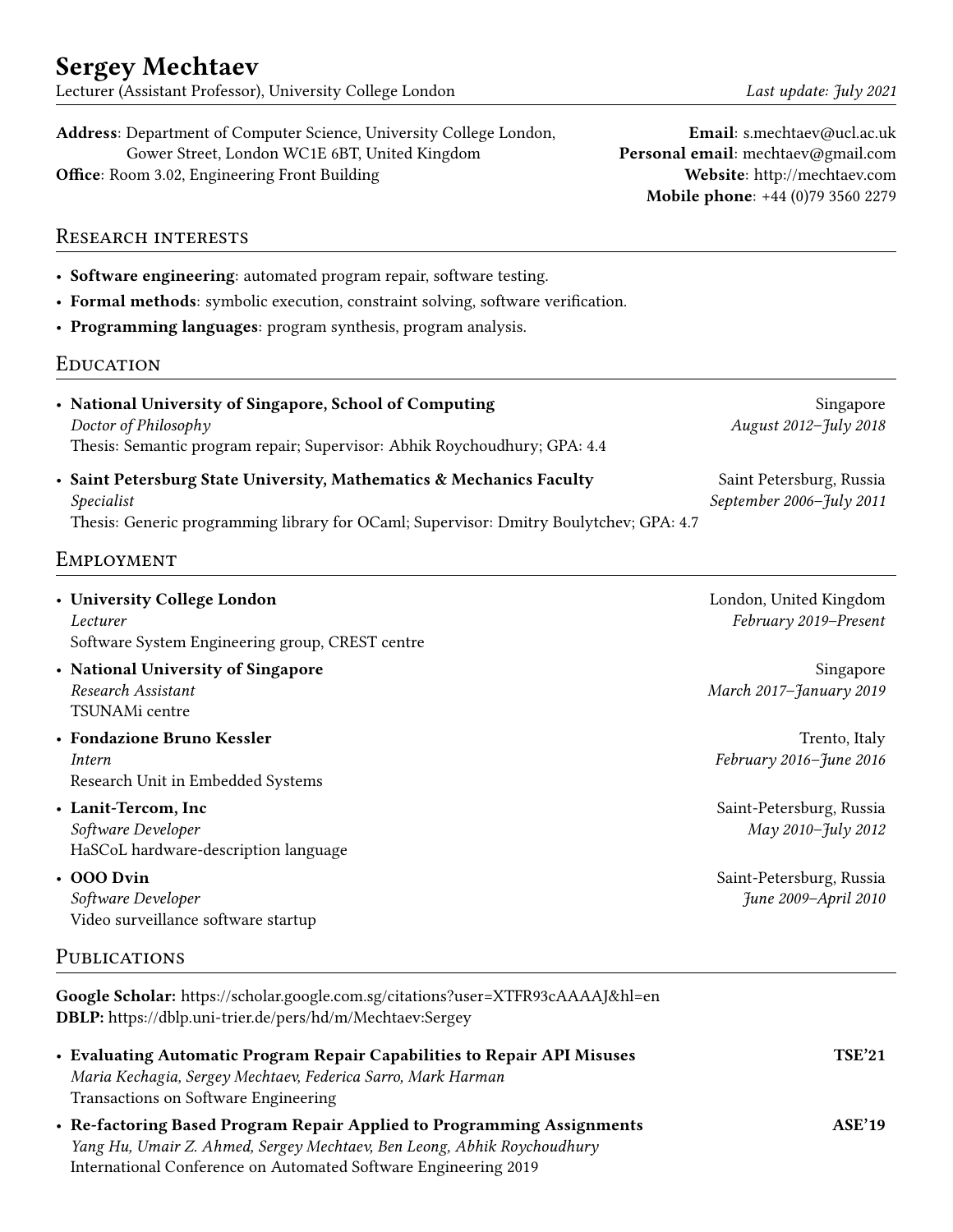| ISSTA'19       |
|----------------|
| <b>FSE'18</b>  |
| TOSEM'18       |
| <b>ICSE'18</b> |
| <b>EMSE'17</b> |
| ICSE'17-Poster |
| <b>ICSE'16</b> |
| ICSE'15        |
| SysProg'11     |
| ML'11          |
|                |

# Projects

GitHub: <https://github.com/mechtaev>

- Angelix: the first constraint-based program repair system that scales to large real-world programs. Angelix generated a patch for the well-known Heartbleed vulnerability; it has been downloaded by researchers from over 60 institutions, and has been used in several projects including an intelligent tutoring system at IIT Kanpur.<http://angelix.io>
- program-repair.org: a community-driven website on program repair that was initiated and designed by me. Since its release, researchers from 7 institutions have contributed to this website; it has 200-300 unique visitors per month. <http://program-repair.org>
- ocaml-syb: an adaptation of Scrap Your Boilerplate approach for OCaml. This library has been used in the compiler of HaSCoL hardware-description language. The prototype is available here:<http://oops.math.spbu.ru/syb-ocaml/>

## **SUPERVISION**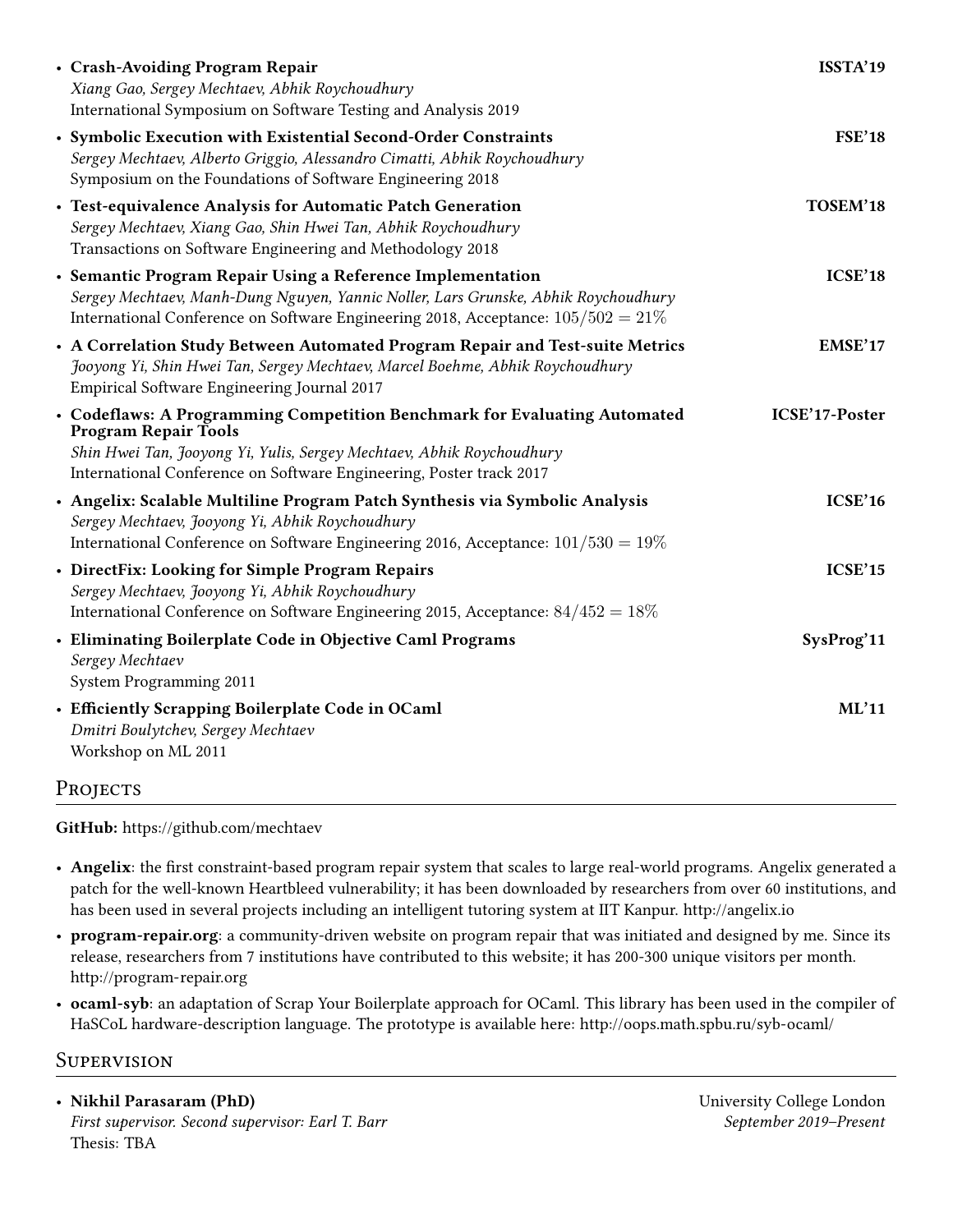- Liu Yu (PhD) National University of Singapore/CREST Co-advisor. Other advisors: Abhik Roychoudhury, Emmanuel Letier September 2020–Present Thesis: TBA
- Mahdi Nasrollahi (MEng) University College London First supervisor. October 2020–May 2021 Thesis: TBA

• Boyang Zhang (MSc) University College London First supervisor. Second supervisor: Justyna Petke January 2020–August 2020 Thesis: TBA

- Naum Anteski (MEng) University College London First supervisor. Second supervisor: Jens Krinke October 2019–May 2020 Thesis: TBA
- Max Bertfield (BSc) and the state of the state of the University College London University College London First supervisor. Second supervisor: Jens Krinke September 2019–May 2020 Thesis: TBA
- Edwin Lesmana Tjiong (MSc) National University of Singapore Second supervisor. First supervisor: Abhik Roychoudhury 2017–2018 Thesis: Use of Repairs Tool to Fix Security Vulnerabilities

# Teaching

- COMP0010 Software Engineering Theorem 2012 1999 University College London Tutor September 2020–December 2020
- COMP0010 Software Engineering Theorem 2012 1999 University College London Tutor September 2019–December 2019
- CS4218 Software Testing and Debugging National University of Singapore Teaching Assistant January 2015–May 2015

## TALKS

- Semantic Program Repair **Singapore (via video conferencing)** Singapore (via video conferencing)
- Synthesis of Software Patches Using Symbolic Execution London, United Kingdom  $62<sup>nd</sup>$  CREST Open Workshop on Program Repair and GI  $\overline{a}$   $\overline{b}$   $\overline{a}$   $\overline{c}$   $\overline{d}$   $\overline{d}$   $\overline{d}$   $\overline{d}$   $\overline{d}$   $\overline{d}$   $\overline{d}$   $\overline{d}$   $\overline{d}$   $\overline{d}$   $\overline{d}$   $\overline{d}$   $\overline{d}$   $\overline{d}$   $\$
- Automated Repair of Security Vulnerabilities Tokyo, Japan Shonan Meeting 160 on Fuzzing and Symbolic Execution September 2019
- Semantic Program Repair Shenzhen, China Shenzhen, China Shenzhen, China Shenzhen, China Shenzhen, China Shenzhen, China Shenzhen, China Shenzhen, China Shenzhen, China Shenzhen, China Shenzhen, China Shenzhen, China Shen Southern University of Science and Technology *July 2019* 3019
- Semantic Program Repair **London, United Kingdom** London, United Kingdom Imperial College London May 2019
- First-Order and Second-Order Symbolic Execution Saint-Petersburg, Russia JetBrains Research April 2019
- Semantic Program Repair **London, United Kingdom** London, United Kingdom University College London The Superior College London July 2018
- Semantic Program Repair Using a Reference Implementation Gothenburg, Sweden International Conference on Software Engineering 2018 May 2018
- Semantic Program Repair Using a Reference Implementation Schloss Dagstuhl, Germany Dagstuhl Seminar 18151 on Program Equivalence April 2018

NUS Computing Research Week August 2020